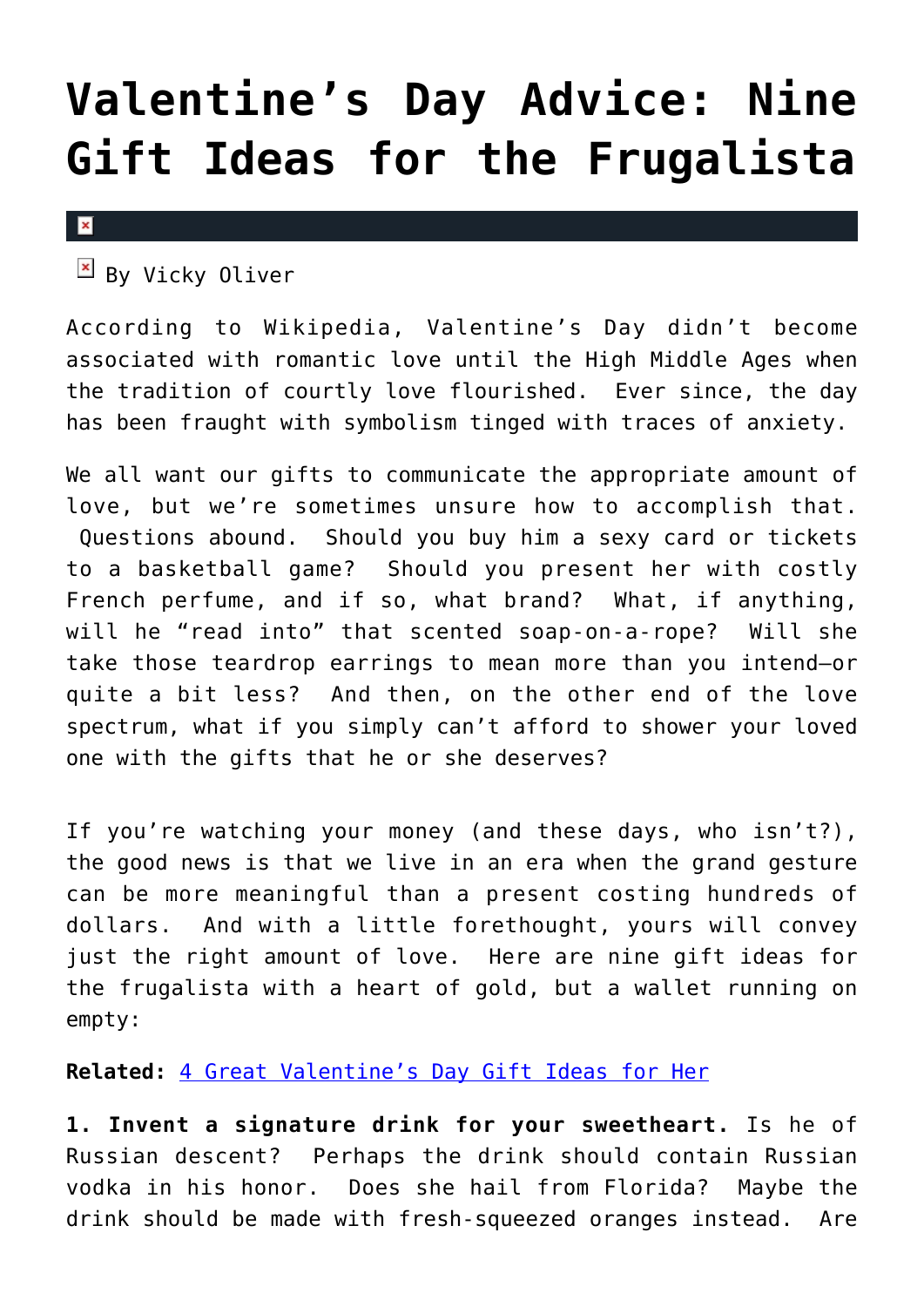you dating a redhead? Consider adding ginger as one of the prominent drink flavors. For added fun and hijinks, print up the recipe on cardstock so that your loved one can order the libation with ease at restaurants and bars. Be sure to put some personality into that recipe card.

## **Related:** [What Does Your Date's Drink Say About Him?](http://cupidspulse.com/what-does-dates-drink-say-about-him-bartender-love-beer-wine-liquor/)

**2. Get inventive with the I.O.U.s.** These ingenious notes can save you a small fortune … or even a large one. Instead of running around trying to find the perfect present for your paramour, take half of an afternoon to design a pretty I.O.U. certificate on your computer for "one free home-cooked meal." Then fill in his name, print out the document, wrap it with a ribbon (that came straight from another gift), and you're done. Cupid will attest, the quickest way to a man's heart is (still) through his stomach.

**3. Name a star.** It's a symbolic gesture that has little to do with science, but much to do with love and affection. Plus, it can add a real bright spot to your relationship. Call a star after a girlfriend, boyfriend, or even "just a friend" for under \$15. Every time that special person in your life stares up at the heavens, he or she will be sure to think of you fondly.

**4. Shop your closet.** "Love consists of desiring to give what is our own to another and feeling his delight as our own," Emanuel Swedenborg wrote. Passing on something that was yours to someone you cherish is not merely about the value of the item itself. Hopefully, the gesture will stike an emotion, and you'll have a chance to see your own joy reflected back in the recipient's face. Please note: Never relinquish something that you can't live without should the relationship combust.

**5. The gift that shows what you** *would* **give if money were no object.** Five years into your relationship is your dream of spending "April in Paris" together *still* just a dream? Show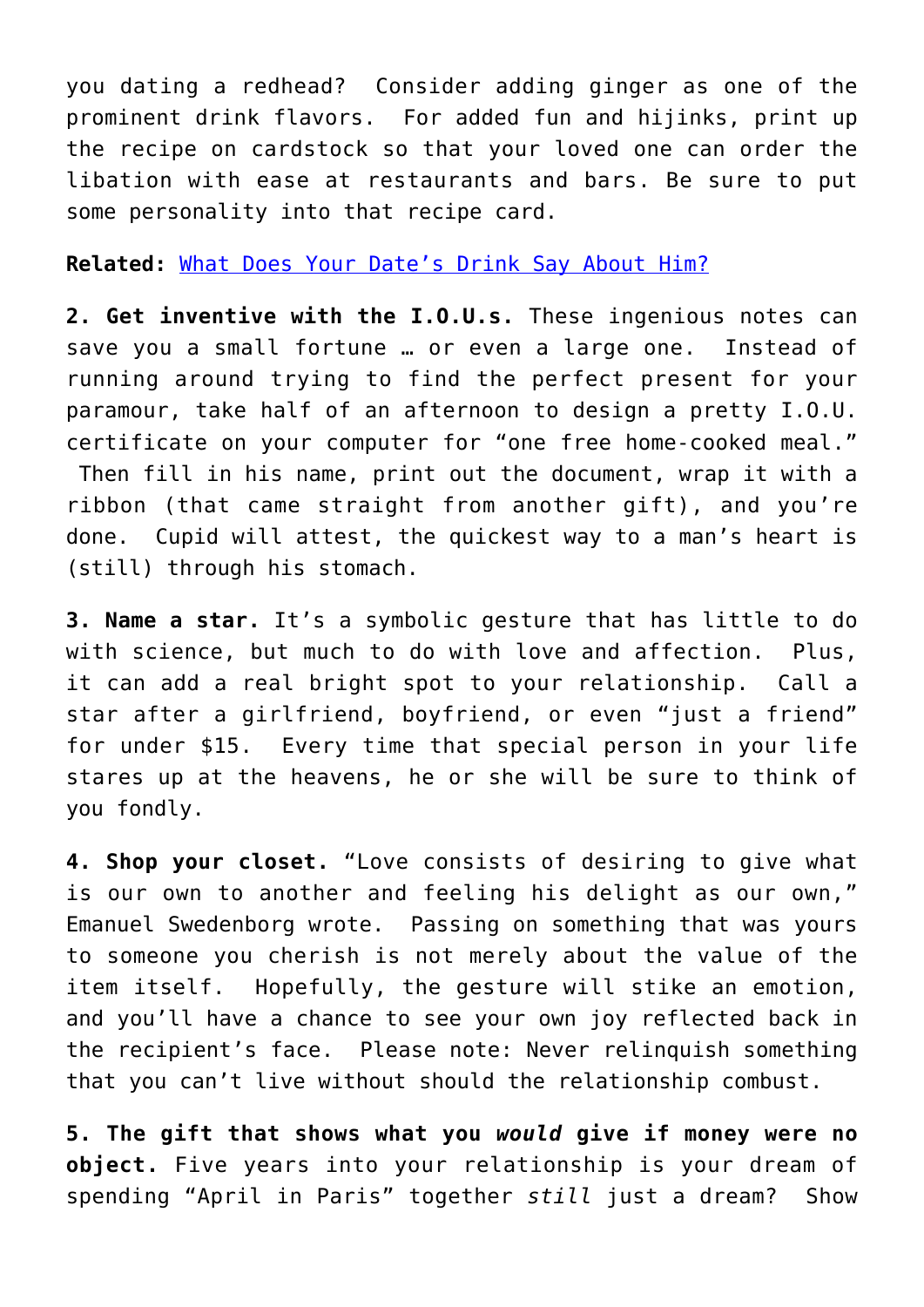her that you haven't forgotten with a destination charm. A company called latitude longitudeâ" $\phi$  charms and jewelry will print out the exact coordinates of your fantasy location on a sterling silver stamped tag. You'll get all the credit for taking her there–at a fraction of the cost.

**6. Say it with music.** When love is in the air, why not pretend that you're an on-air personality and burn a CD of the tunes that remind you of your sweetheart? If you have been dating for over a year, the songs might hearken back to the night you met. Or the CD might include the melody that played when you first kissed. Sweet dreams are made of this.

**7. Something, anything, in her or his color.** Some women look dashing in pink. Some guys look fetching in emerald green.When you know your lover's favorite color and then buy a present in the precise shade, it shows an extra degree of thought. These gifts needn't be costly. Scarves, hats, and gloves in every color of the rainbow can be purchased for under \$10 at your local street vendors. Even something as frivolous as a pink pen can bring a smile to the right face–hers.

**8. A message in a bottle.** Do you feel like Shakespeare in love, but just need a little help writing the poetry? For about \$100 less than a bottle of perfume you can give your love interest something permanent, creative, and emotionally stirring. An online company called Timeless Message will help you select a limited edition antique bottle and even craft a message for you if need be. What if you actually *are* the next Shakespeare or the second coming of Hallmark? Have no fear! It's easy to write your own sentiment (and not be dependent on the sentimentality of others).

**9. Something a tiny bit Bohemian.** I once ate chocolate spaghetti. It wasn't the finest meal I had ever sampled, but it was so over-the-top that I savored it anyway. (If you're giving chocolate pasta as a gift, be sure to find a recipe